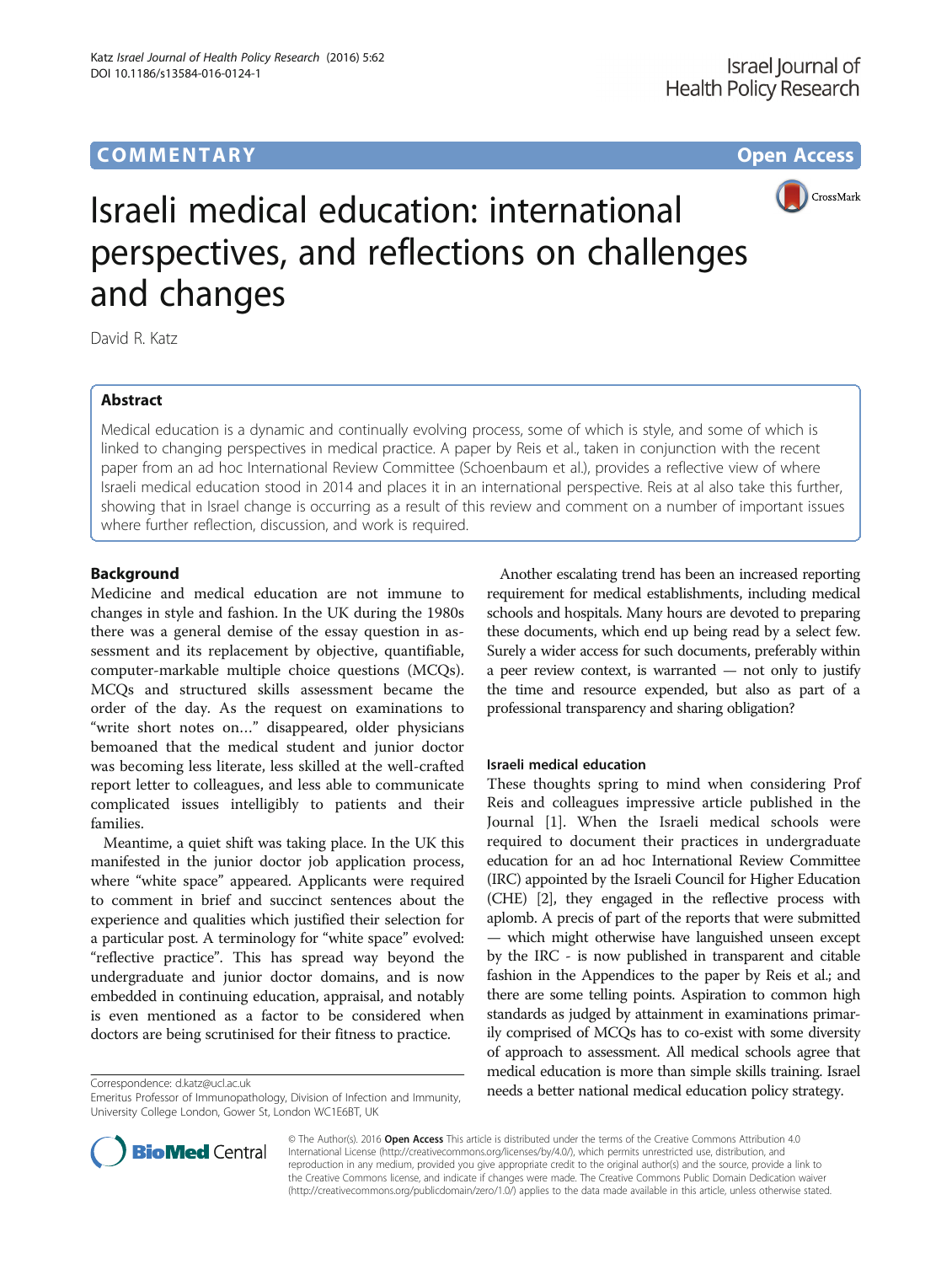Perhaps most important is that the article by Reis et al. as a whole represents reflective practice which is both collaborative and constructive, coming from a committed group of doctors engaged within the Israeli medical schools, and based on the comments within the IRC report. Integrated system based curricula, more self-directed learning, and sharing of best practice and of resources where feasible, are all being embraced.

Although the IRC was constituted to focus in detail on medical education and medical schools in Israel, six of its eight members were non-Israelis; and a key question remains open: how many of the IRCs comments and suggestions are international, rather than Israeli, within this rapidly changing field? Where is the "right" balance for Israel between community and hospital based care, and between medical and social care, and how does the doctor, let alone the doctor as medical educator, straddle both? How do you balance the communication and knowledge skills requirements that patients and their families expect from their doctors? How is the role of the medically qualified teacher and educator to be recognised and rewarded, particularly when the drivers towards service - so easily quantifiable in the short term – are so strong? Surely far more "joined up thinking" between health care providers and education/training requirements is essential?

One obvious area of concern raised by the article by Reis et al. is the balance of medical school applicants, student numbers, student placements and workforce requirements. Was it perhaps the duty of the IRC to raise the question which the authors raise in tactful terms, but do not resolve: can Israel afford to continue to provide medical school places and clinical placements for students from abroad, and in parallel to "remediate" training of Israelis forced to study abroad?

Reading these two papers together poses an additional challenge – again, not necessarily an Israeli one, but one where Israel has a distinctive perspective. The Israeli "medical achievement" over a 60 year period has been remarkable; but perhaps even more remarkable is the incredible power of Israeli research-driven biomedical and data/information technology achievements. Of course the primary remit of the Israeli CHE, of the IRC, and of Israeli medical education is to provide the right type of internationally accreditable practitioner. But, on reflection, an important reason why medical education has begun to evolve internationally in the way that it has recently is that physicians trained in the  $21<sup>st</sup>$  century need to be critical as well as capable, and have to grapple with a highly dynamic research agenda. In the UK Keogh's mortality review underlined this, saying that the best treatment is delivered by those clinicians who are engaged in research and innovation. Israeli medical education does indeed promote research already, manifesting most prominently in the

form of the thesis requirement before completing a medical degree. However, the question is: how best to translate this aspect of medical education into the essential culture of lifelong enquiry and learning?

## **Conclusions**

Israeli medical education is internationally recognised as being of a high standard and the IRC was able to provide much positive feedback while highlighting areas where there was scope for change. These changes have begun to be embraced by those responsible, and the recent developments will help to align Israeli medicine more closely with international trends in this field. Furthermore, hopefully they will help to reinforce a culture of questioning and research in medicine. This cultural perspective is an important element in attaining high standards of patient care.

#### **Abbreviations**

CHE: Committee for higher education; IRC: International review committee

#### Acknowledgments

The views expressed and any errors of omission and commission are my own; but they have benefited immensely from the discussion and debates, led by Prof Schoenbaum, which took place amongst the members of the IRC. Furthermore, my colleagues on the Medical Academic Staff Committee of the British Medical Association (particularly Dr Ami Banerjee, Mr David Cloke and Prof Michael Rees) not only "covered" for me many times while I was engaged in IRC activities but also have been a constant source of stimulation and support in discussions about many of the themes raised in the Commentary.

#### Funding

Not applicable.

#### Availability of data and material

Data sharing not applicable to this article as no datasets were generated or analysed during the current study.

#### Author information

David R. Katz MB, ChB, PhD, FRCPath (Emeritus Professor of Immunopathology at University College London) chairs U.K. General Medical Council Medical Practitioners Tribunal Service Fitness to Practice Panels; edits the International Journal of Experimental Pathology; and is Deputy Chair of the British Medical Association Medical Academic Staff Committee. His basic research interest is in antigen presentation. He has led medical educational initiatives interfacing between laboratory and clinic, and contributed to clinical and research ethics programs. He chairs the Jewish Medical Association (UK).

#### Commentary on

Reis S et al. Medical education in Israel 2016: five medical schools in a period of transition. Israel Journal of Health Policy Research. 2016, 5:45. doi[:10.1186/](http://dx.doi.org/10.1186/s13584-016-0104-5) [s13584-016-0104-5.](http://dx.doi.org/10.1186/s13584-016-0104-5)

#### Competing interests

Membership of the IRC.

#### Consent for publication

Not applicable.

## Ethics approval and consent to participate

Not applicable.

Received: 29 November 2016 Accepted: 2 December 2016 Published online: 16 December 2016